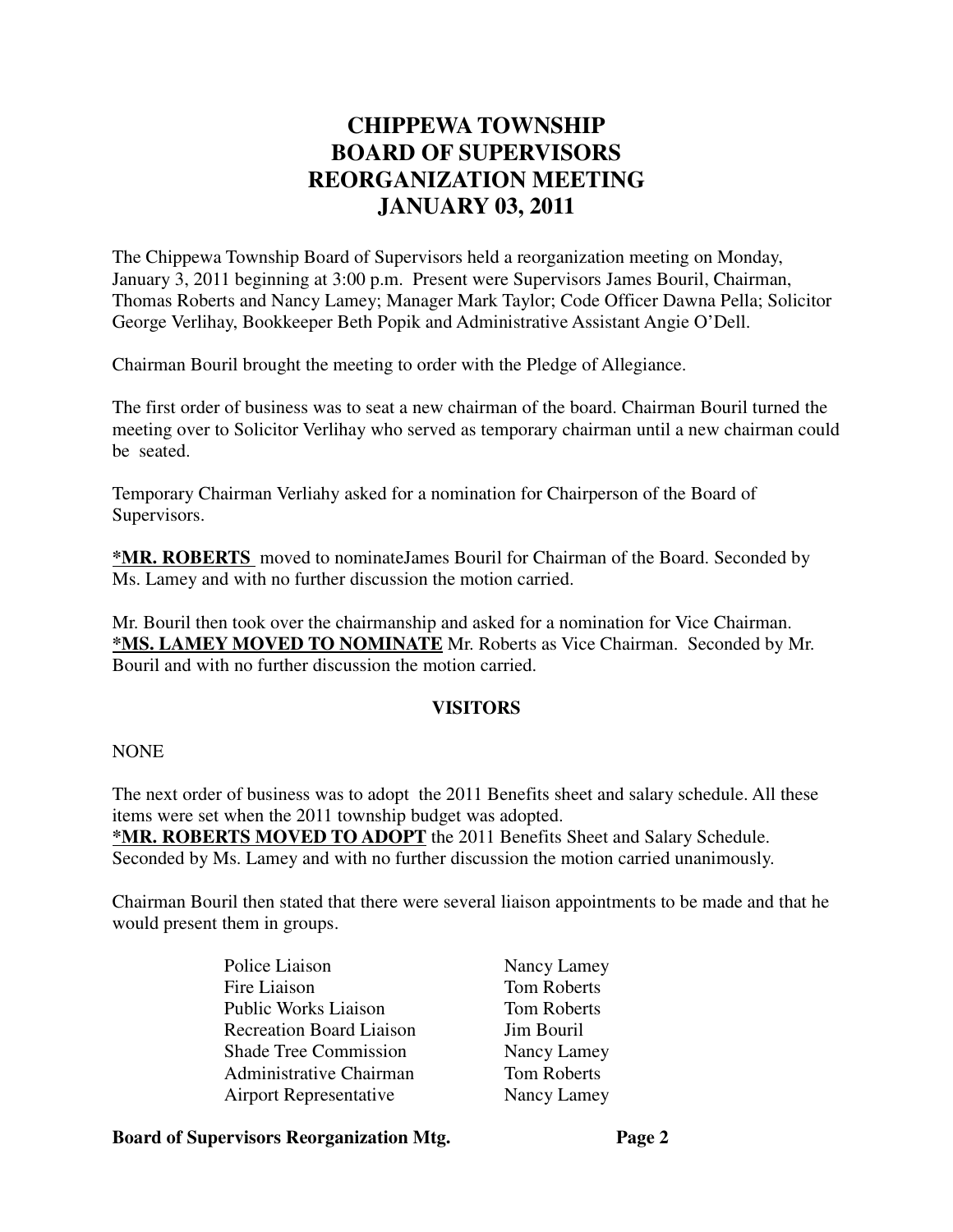#### **January 3, 2011**

**\*MR. ROBERTS MOVED TO APPOINT** the above liaisons. Seconded by Ms. Lamey and with no further discussion the motion carried unanimously.

Chairman Bouril then addressed the position of Township Manager and Assistant Zoning Officer.

**\*MS. LAMEY MOVED TO APPOINT** Mr. Mark Taylor as Township Manager and Zoning Officer. Seconded by Mr. Roberts and with no further discussion, the motion carried unanimously.

Chairman Bouril then presented a second group up for appointments:

| Code Enf. Officer, Zoning Officer | Dawna Pella                             |
|-----------------------------------|-----------------------------------------|
| <b>Township Solicitor</b>         | George Verlihay                         |
| <b>Township Engineers</b>         | Daniel Baker and Michael Baker          |
| Police Chief                      | Robert C. Berchtold                     |
| Wage Tax Collector                | Central Tax                             |
| Sewage Enforcement Officer        | Dan Baker, Craig Baker, Michel Groves   |
| Depository                        | Huntington, ESB, PNC and Citizens Banks |
| Auditor                           | Mark C. Turnley                         |
|                                   |                                         |

**\*MR. ROBERTS MOVED TO APPOINT** the above liaisons. Seconded by Ms. Lamey and with no further discussion the motion carried unanimously.

Chairman Bouril presented the last group for appointments:

| Delegate to State Convention                              | Nancy Lamey             |  |
|-----------------------------------------------------------|-------------------------|--|
| Alternate Del. to State Convention                        | <b>Tom Roberts</b>      |  |
| Secretary                                                 | Mark Taylor             |  |
| Asst. Sec./Adm. Asst./Rec. Secretary Angie O'Dell         |                         |  |
| Vacancy Board                                             | Don Olayer              |  |
| Chief Administrative Officer of                           |                         |  |
| Police Pension Plan                                       | <b>Township Manager</b> |  |
| Chief Administrative Officer of                           |                         |  |
| Non-Uniform Pension Plan                                  | <b>Township Manager</b> |  |
| Fire Chief                                                | Jaye Graham             |  |
| Representative to Beaver Falls                            |                         |  |
| <b>Municipal Authority</b>                                | Nancy Lamey             |  |
| <b>Sewer Authority Liaison</b>                            | Jim Bouril              |  |
| Treasurer                                                 | Beth Popik              |  |
| <b>Assistant Treasurer</b>                                | Mark Taylor             |  |
| Representative to Council of                              |                         |  |
| Governments                                               | Nancy Lamey             |  |
| Alternate Rep. to Council of                              |                         |  |
| Governments                                               | <b>Tom Roberts</b>      |  |
| Liaison to Planning Commission                            |                         |  |
| and Zoning Hearing Board                                  | Jim Bouril              |  |
| <b>Board of Supervisors Reorganization Mtg.</b><br>Page 3 |                         |  |
| <b>January 3, 2011</b>                                    |                         |  |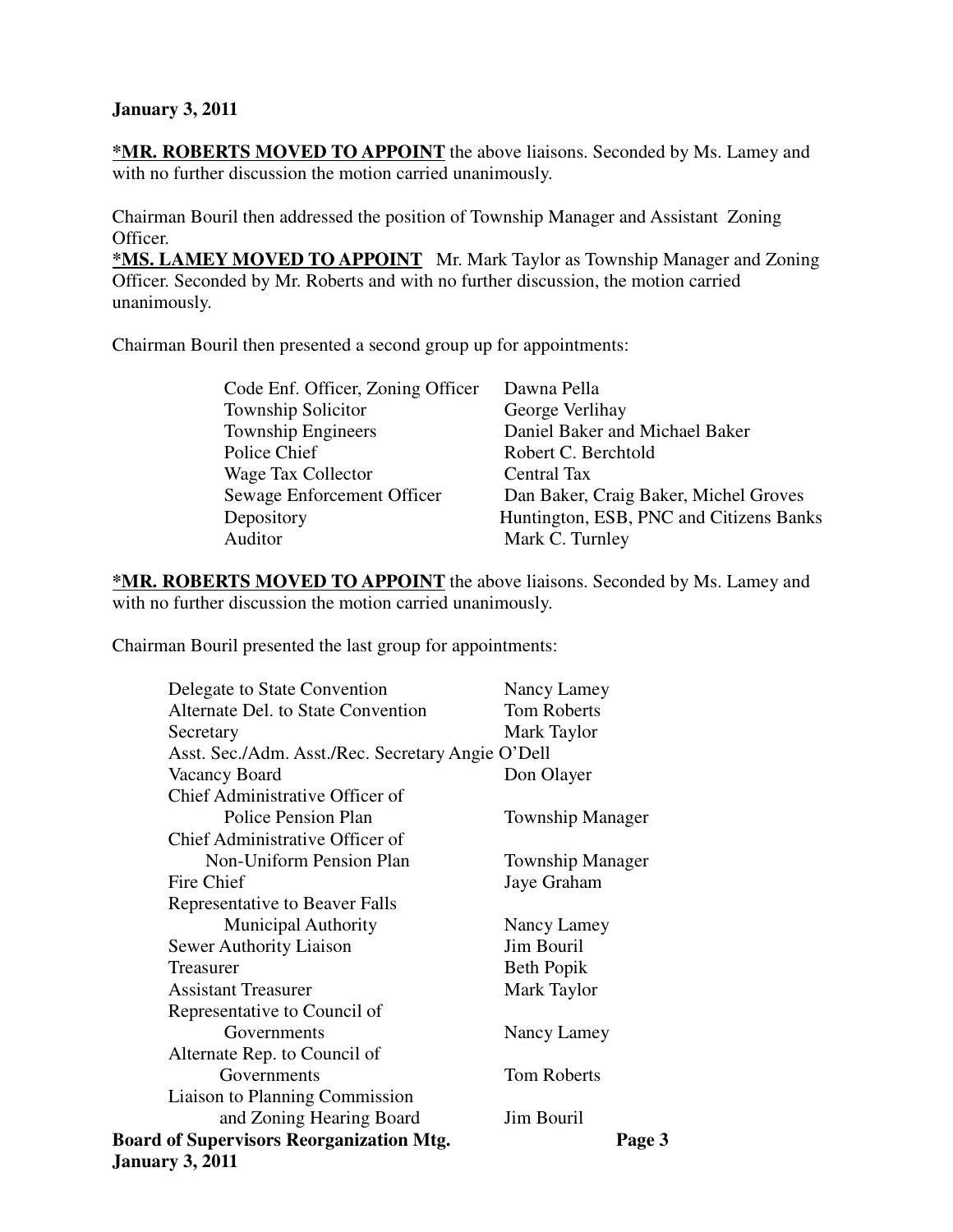**\*MR. ROBERTS MOVED TO APPOINT** the above liaisons. Seconded by Ms. Lamey and with no further discussion the motion carried unanimously.

A new committee is being formed and has been added to the liaison list this year. Liaison to the Sahli Preserve Advisory Board

**MR. BOURIL MOVED TO NOMINATE** Tom Roberts to serve as liaison the the Sahli Preserve Advisory Board. The motion was seconded by Ms. Lamey and carried.

Mr. Bouril noted that any supervisor can attend meetings of this board or any other board.

Mr. Bouril noted that the following times and dates for township meetings would be the second Wednesday of each month at 3:00 p.m. for the agenda meeting and the third Wednesday of each month at 7:30 p.m. for the regular monthly meeting.

Work sessions will be held when needed and will be advertised beforehand.

Delinquent Real Estate Tax Collector:

**\*MS. LAMEY MOVED TO APPOINT** Linda Rawding as delinquent real estate tax collector for 2010. The motion was seconded by Mr. Roberts and approved unanimously.

Chairman Bouril then presented in a group, the following resolutions for adoption:

### **RESOLUTION NO. 2011-1 A RESOLUTION OF THE TOWNSHIP OF CHIPPEWA RELATIVE TO THE ESTABLISHMENT AND MAINTENANCE OF EMPLOYEES PENSION, ANNUITY, INSURANCE AND BENEFIT FUND OR FUNDS, TO AMEND CERTAIN PROVISIONS OF THE PENSION PLAN OR PROGRAM APPLICABLE TO THE POLICE EMPLOYEES OF SAID TOWNSHIP.**

This resolution refers to the Chippewa Township Police Pension Plan and eliminates the need for participant contributions for 2011.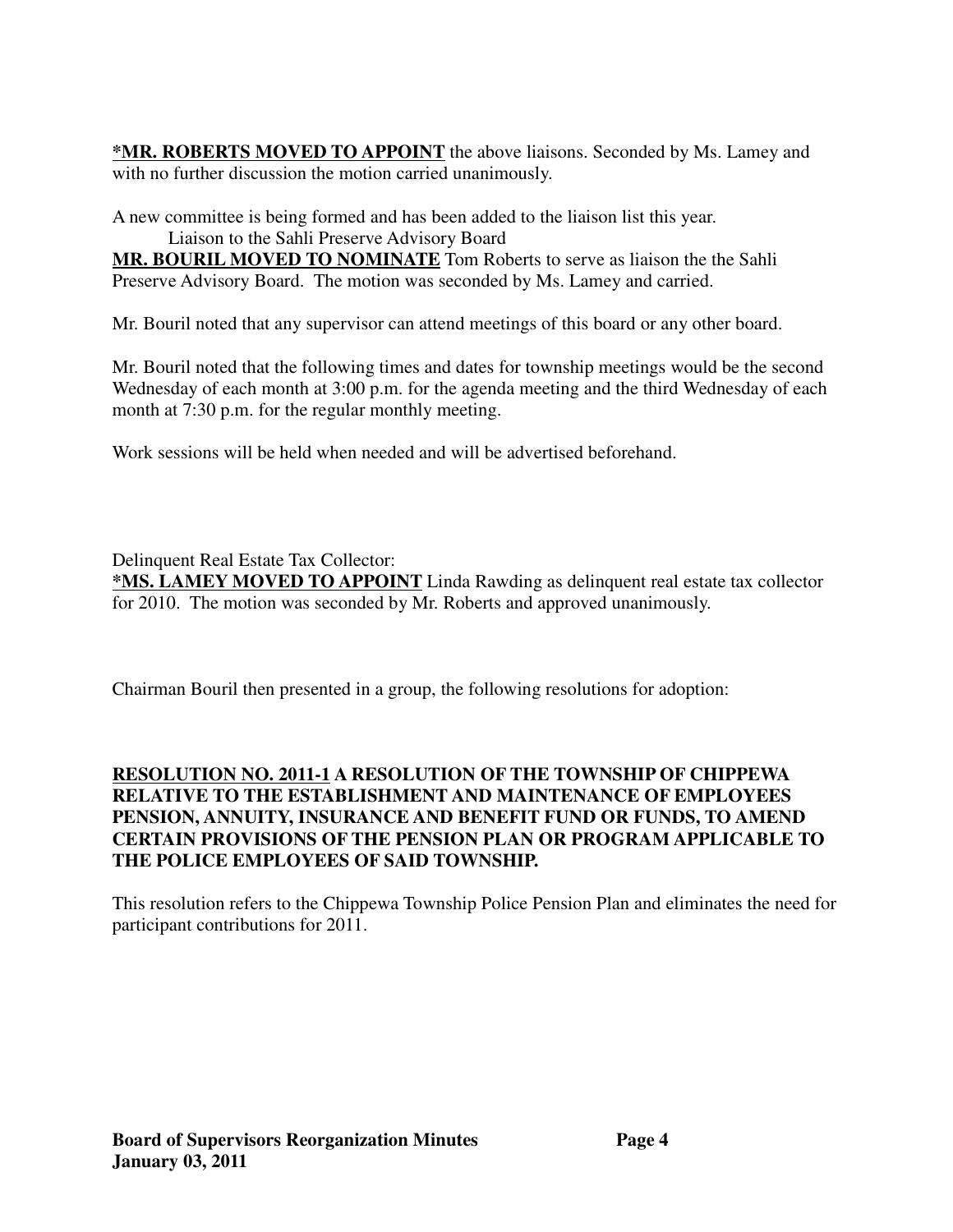**RESOLUTION NO. 2011-2 WHEREAS, SECTION 7503 OF THE PENNSYLVANIA EMERGENCY MANAGEMENT SERVICES CODE, 35 PA C.S. SECTION 1702 ET SEQ. MANDATES THAT CHIPPEWA TOWNSHIP PREPARE, MAINTAIN AND KEEP CURRENT AN EMERGENCY OPERATIONS PLAN FOR THE PREVENTION AND MINIMIZATION OF INJURY AND DAMAGE CAUSED BY A MAJOR EMERGENCY OR DISASTER WITHIN THIS TOWNSHIP; NOW THEREFORE, WE, THE UNDERSIGNED SUPERVISORS OF CHIPPEWA TOWNSHIP DO HEREBY APPROVE, ADOPT AND PLACE INTO IMMEDIATE EFFECT THE EMERGENCY OPERATIONS PLAN OF CHIPPEWA TOWNSHIP. THIS PLAN SHALL BE REVIEWED ON AN ANNUAL BASIS TO MAKE CERTAIN THAT IT CONFORMS WITH THE REQUIREMENTS OF THE BEAVER COUNTY EMERGENCY OPERATIONS PLAN.**

**PROMULGATION THIS PLAN SUPERSEDES PREVIOUS CHIPPEWA TOWNSHIP PLANS DEVELOPED FOR RESPONSE TO A MAJOR EMERGENCY OR DISASTER. THIS PLAN WAS ADOPTED BY THE BOARD OF SUPERVISORS UNDER RESOLUTION NO. 2011-2 DATED JANUARY 3, 2011.**

**RESOLUTION NO. 2011-3 A RESOLUTION OF THE TOWNSHIP OF CHIPPEWA AUTHORIZING CHIPPEWA TOWNSHIP TO PARTICIPATE IN THE LOCAL PIGGYBACK PURCHASING PROGRAM AND AUTHORIZING THE TOWNSHIP MANAGER TO EXECUTE ANY CONTRACTS OR AGREEMENTS AUTHORIZED BY THE BOARD OF SUPERVISORS FOR CHIPPEWA TOWNSHIP.**

**RESOLUTION NO. 2011- 4 A RESOLUTION OF THE TOWNSHIP OF CHIPPEWA AUTHORIZING CHIPPEWA TOWNSHIP TO PARTICIPATE IN THE BEAVER COUNTY REGIONAL COUNCIL OF GOVERNMENTS JOINT BIDDING AND THE TOWNSHIP MANAGER TO EXECUTE ANY NECESSARY CONTRACTS, AND/OR OTHER ITEMS NECESSARY TO PARTICIPATE.**

**RESOLUTION NO. 2011-5 A RESOLUTION OF THE BOARD OF SUPERVISORS IN AND FOR THE TOWNSHIP OF CHIPPEWA, BEAVER COUNTY, COMMONWEALTH OF PENNSYLVANIA ADOPTING CERTAIN FEES FOR SERVICES PROVIDED BY THE TOWNSHIP.**

**\*MR. ROBERTS MOVED TO ADOPT THE ABOVE RESOLUTIONS.** Seconded by Ms. Lamey and with no further discussion the motion carried unanimously.

**Board of Supervisors Reorganization Minutes Page 5 January 03, 2011**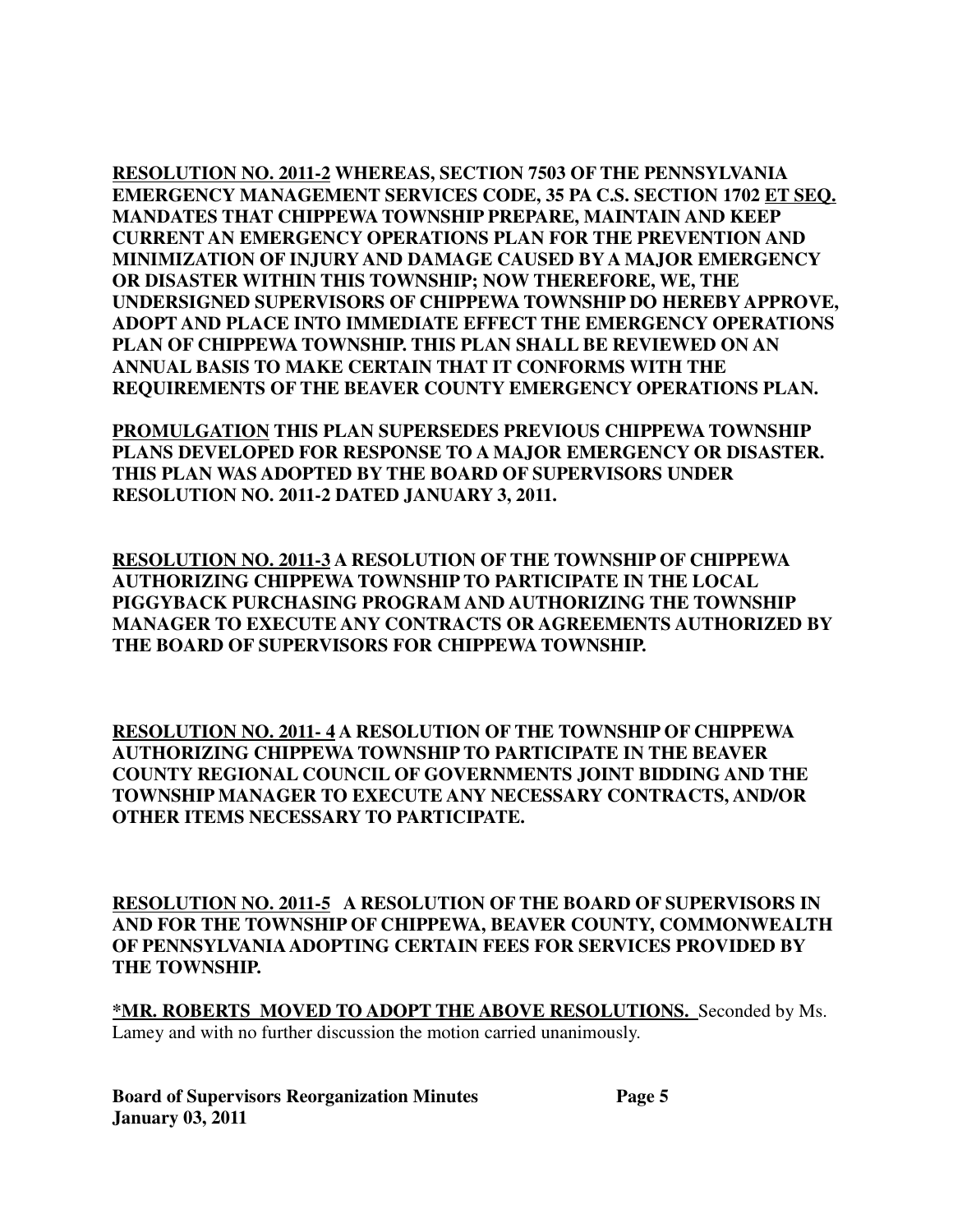#### **RESOLUTION NO. 2011 - 6 THIS IS A RESOLUTION OF THE BOARD OF SUPERVISORS APPROVING THE TRANSFER OF FUNDS FROM CITIZEN'S BANK TO ESB BANK FOR A ONE YEAR CD AT A RATE OF 1.25%.**

**MS. LAMEY MOVED TO ADOPT THE ABOVE RESOLUTION** . Seconded by Mr. Roberts and with no further discussion the motion carried unanimously.

## APPOINTMENT TO BOARDS

Manager Taylor noted that the following appointments are due: Mark Hoenig - zoning hearing board - expires  $12/31/10$  (3 year term) Sanitary Board - Rob Liljestrand - expires 12/31/10 (5 year term) Dave Turner - expires  $12/31/10$  (5 year term) Elected Auditor - Jack Simon - expires - 12/31/10 (4 year term) Shade Tree Commission - Ron Schollaert - expires 12/31/10 (5 year term)

**MR. ROBERTS MOVED TO REAPPOINT** Mark Hoenig to the zoning hearing board, Rob Liljestrand and Dave Turner to the Sanitary Authority Board and Ron Schollaert to the Shade Tree Commission. All four members will be notified by mail.

#### CHRISTMAS TREE COLLECTION

Manager Taylor said that Christmas trees will be collected by Valley Waste all day on Thursday, January 13, 2011. The trees should be out at the curb by 6:00 a.m. and should not be in any kind of bag.

## DELEGATES TO STATE CONVENTION

Chairman Bouril asked for a motion for approval for delegates to the state convention. **MR. ROBERTS MOVED TO APPROVE** James Bouril, Thomas Roberts, Nancy Lamey, Mark Taylor, Chief Berchtold and Dawna Pella and as delegates to the state convention. Seconded by Ms. Lamey and with no further discussion the motion carried unanimously.

**Board of Supervisors Reorganization Minutes Page 6 January 03, 2011**